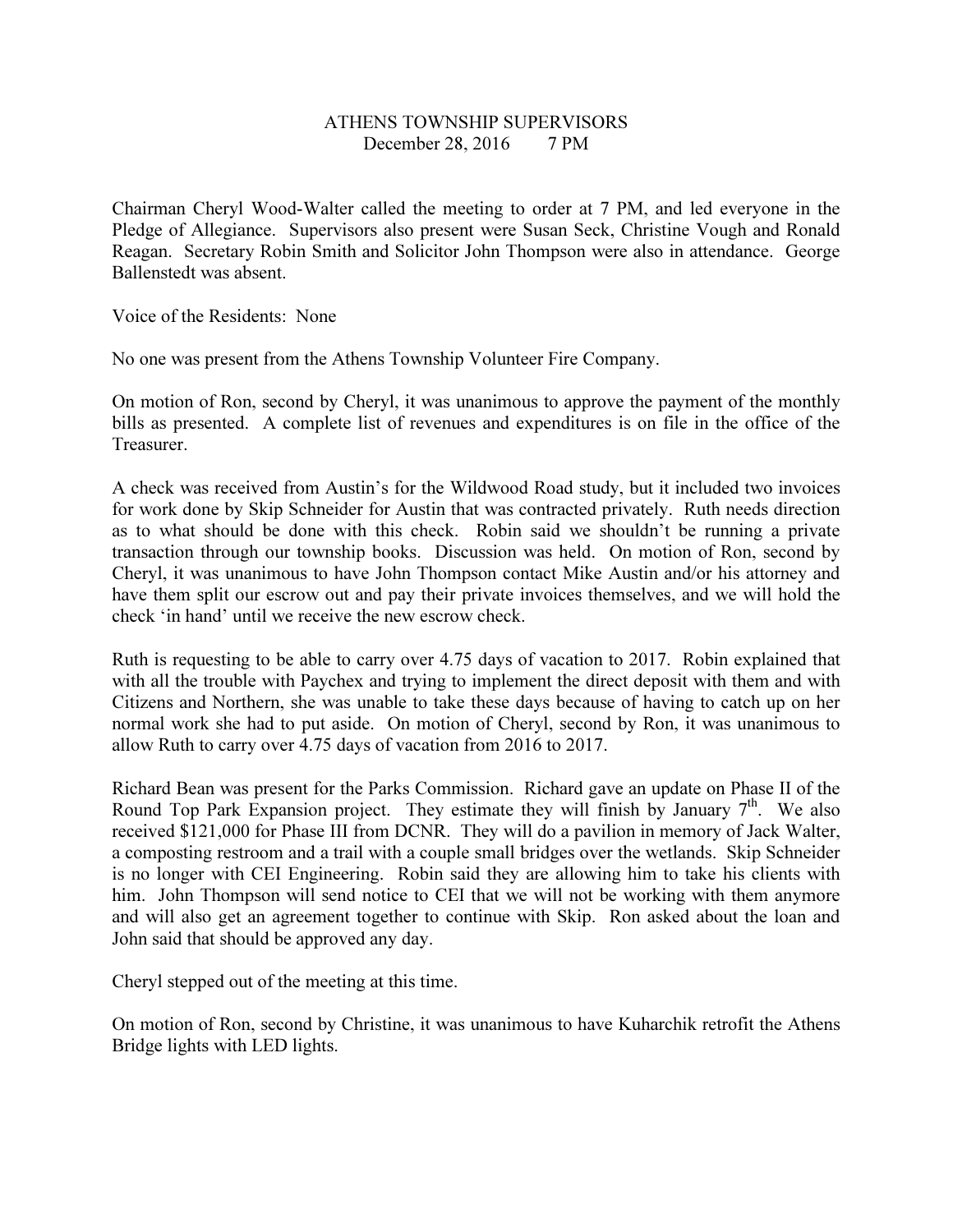Page Two Athens Township Supervisors December 28, 2016

On motion of Christine, second by Susan, it was unanimous to give First Energy permission to cut trees just outside their power line right-of-way in Round Top that could affect their lines.

On motion of Ron, second by Christine, it was unanimous to donate \$500 to the Police Benevolent Association for their "Sirens for Santa" toy drive for needy families.

On motion of Ron, second by Christine, it was unanimous to approve the Bradford County Humane Society contract for 2017 in the amount of \$1,312.75.

Cheryl returned to the meeting at this time.

On motion of Ron, second by Cheryl, it was unanimous to send a donation of \$50 to the Orange Hill Cemetery, c/o Mr. Alan Bradley, Ridge Road, Athens, PA 18810, and to send flowers for Marge Walter's funeral.

Cheryl stepped out of the meeting again.

On motion of Christine, second by Ron, it was unanimous to reappoint Terry Depew and Arlene Lantz to Athens Township Authority for terms to expire December 31, 2021.

On motion of Ron, second by Christine, it was unanimous to reappoint Mike Chilson to the Non Uniform Pension Board for a term to expire January 1, 2020.

On motion of Ron, second by Christine, it was unanimous to reappoint Terry Depew to both the Non-Uniform and the Police Pension boards for terms to expire January 1, 2020.

On motion of Ron, second by Christine, it was unanimous to approve attendance at the PSATS conference in April, 2017 for Ed, Ruth, Robin and any board/commission member who wants to attend.

Susan said they are working on the McKinney Hill project and will be removing some trees for that. The snow fence has also been installed for the year.

Cheryl returned to the meeting at this time.

On motion of Christine, second by Cheryl, it passed to approve the minutes of November 30, 2016 as written. Ron abstained as he was absent from the meeting.

There were no police reports or road reports. On motion of Christine, second by Ron, it was unanimous to accept the monthly fire report and building permit report, and the building permit year-end summary report.